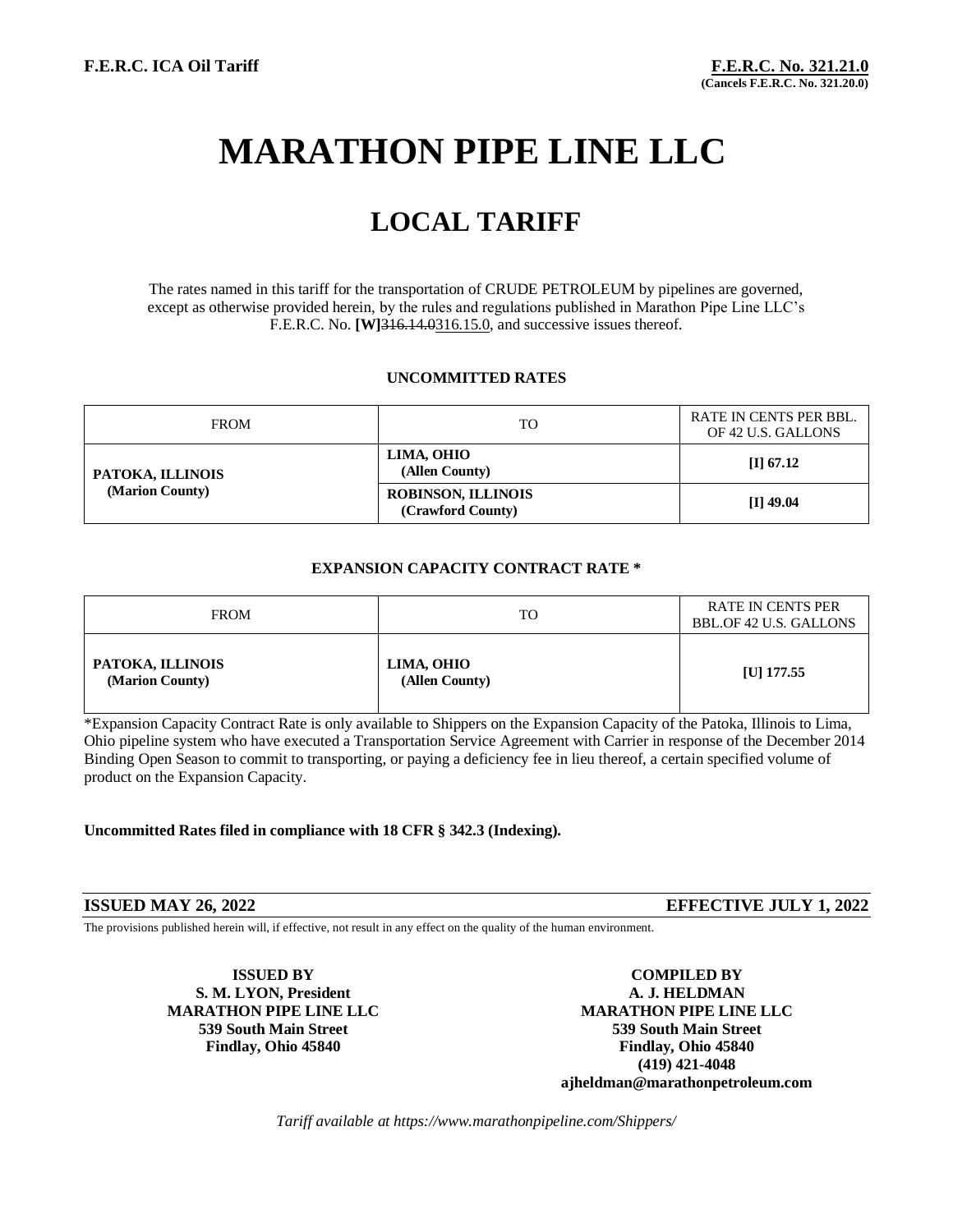F.E.R.C. ICA Oil Tariff F.E.R.C. No. 321.21.0 Marathon Pipe Line LLC

#### **APPLICATION OF RATES**

Rates named in this tariff are applicable only on interstate shipments of crude petroleum delivered to this carrier by pipeline at point of origin.

#### **VISCOSITY SURCHARGE**

In addition to all other charges for transportation hereunder, all crude petroleum having a viscosity in excess of 55 Saybolt Universal Seconds (SUS) at 60 degrees Fahrenheit (60°F) shall be subject to a surcharge of **[I]** 4.98 cents per barrel for 100 SUS units or portion thereof in excess of 55 SUS for uncommitted movements from Patoka, Illinois, to Lima, Ohio, and **[I]** 3.21 cents per barrel for 100 SUS units or portion thereof in excess of 55 SUS for movements from Patoka, Illinois, to Robinson, Illinois.

#### **EXCEPTIONS FOR THE EXPANSION CAPACITY FROM PATOKA, ILLINOIS TO LIMA, OHIO:**

#### **An Exception to governing Rules and Regulations F.E.R.C. Tariff No. [W]316.14.0316.15.0, and successive issues thereof, on Item No. 11, Apportionment when Nominations are in Excess of Facilities:**

When there shall be nominated to Carrier for Transportation more Crude Petroleum than can be immediately transported, based on the capacity of the system, the following two prorationing policies will apply:

- Existing Capacity Prorationing Procedures (See Paragraph II of Item No. 11 of governing Rules and Regulations F.E.R.C. Tariff No. **[W]**316.14.0316.15.0, and successive issues thereof.)
- Expansion Capacity Prorationing Procedures (See Exception on this Tariff.)

Carrier will allocate the Existing Capacity and Expansion Capacity independently of one another.

1. Definitions

"Committed Volume" with respect to an Expansion Capacity Contract Shipper, is the minimum quarterly volume of Crude Petroleum set forth in their TSA.

"Existing Capacity" means the original capacity on Carrier's system that existed prior to the addition of any Expansion Capacity through an expansion project.

"Expansion Capacity" means the capacity added to Carrier's system during an expansion project. The expansion project extended between Patoka, Illinois and Lima, Ohio that Carrier held an open season seeking commitment for in December 2014

"Expansion Capacity Contract Shipper" means any shipper that has executed a TSA to commit to transporting, or paying for the transportation of a specific minimum volume of crude petroleum on an Expansion Capacity. Expansion Capacity Contract Shippers will have priority service on the Expansion Capacity in exchange for a premium rate. Expansion Capacity Contract Shippers will be treated as a Regular Shipper for any nominations in excess of its Committed Volume. Expansion Capacity Contract Shippers will also be treated as a Regular Shipper for any portion of its Committed Volume that is tendered to a receipt point other than the receipt point determined in the TSA.

"Transportation Services Agreement (TSA)" means an agreement, executed between the Carrier and an Expansion Capacity Contract Shipper, which includes a quarterly deficiency obligation, as a result on the open season held in December 2014.

Expansion Capacity Prorationing Procedures

- (1) Nominations from Expansion Capacity Contract Shippers up to the level of their Committed Volume in the Expansion Capacity will not be subject to prorationing under normal operating circumstances.
- (2) If Nominations from Expansion Capacity Contract Shippers for the month is less than their Committed Volume, the Expansion Capacity Contract Shipper will be allocated only the amount of its Nomination, still subject to the quarterly deficiency obligation as determined with their TSA.